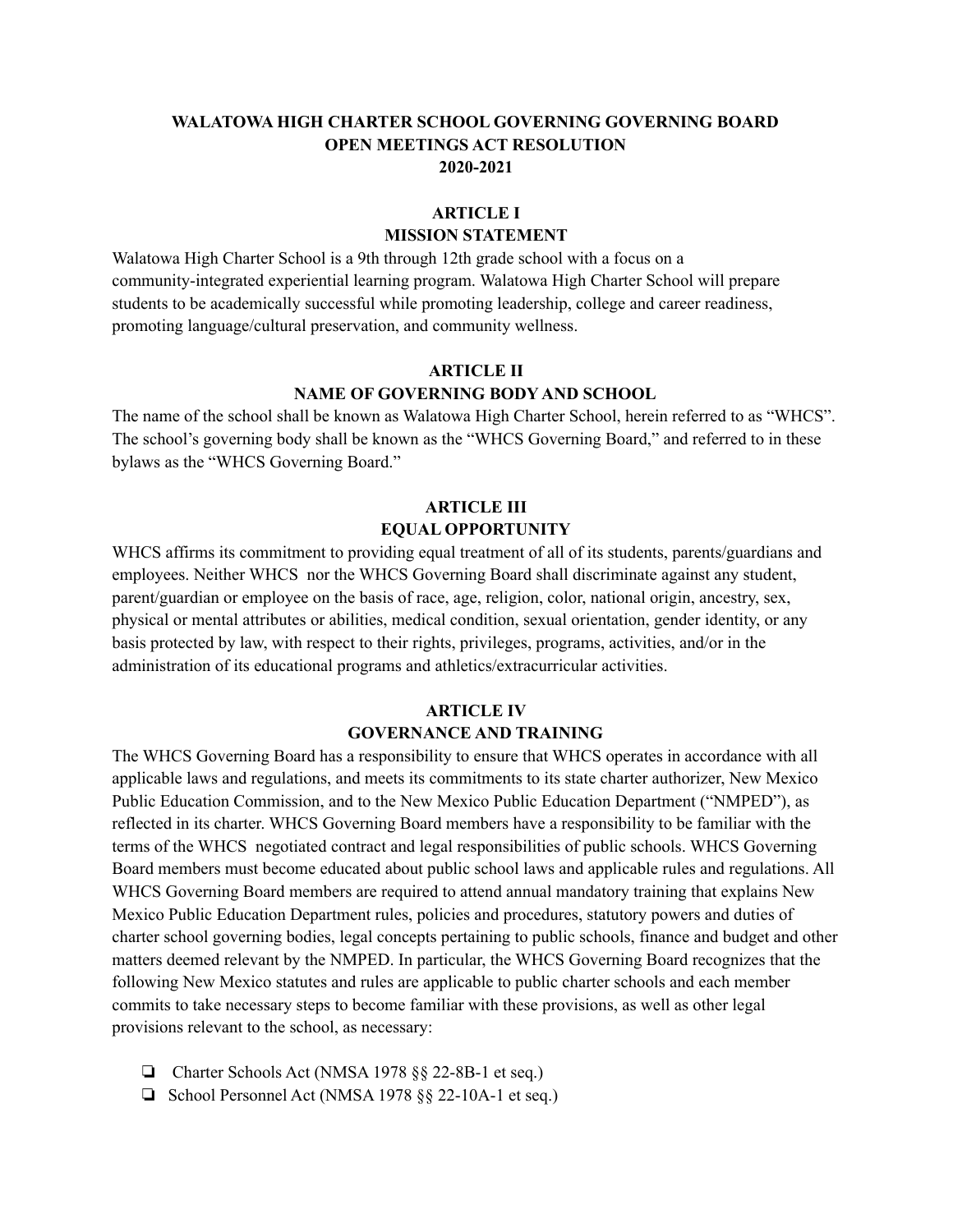- ❏ Procurement Code (NMSA 1978 §§ 13-1-1 et. seq.)
- ❏ Open Meetings Act (NMSA 1978, §§ 10-15-1 et seq.)
- ❏ Public School Finance Act (NMSA 1978 §§22-8-1 et seq.)
- ❏ New Mexico Public Education Department regulations, (contained in Title 6 of the New Mexico Administrative Code).

To the extent WHCS has not specifically requested and been granted a waiver from any particular NMPED policy/regulation, those policies/regulations which have not been waived shall apply.

#### **ARTICLE V**

### **GOVERNING COUNCIL POWERS AND RESPONSIBILITIES**

The primary powers and duties of the Council are to:

1. Develop educational and operational policies for the Walatowa High Charter School;

2. Employ WHCS Executive Director, who shall be referred to hereafter as the "WHCS Executive Director," evaluate the WHCS Executive Director annually; and set the salary schedule for certified/licensed employees;

3. Charge the WHCS Executive Director with the responsibility of implementing the charter; employing, fixing the salaries of, assigning, terminating and discharging all WHCS employees; carrying out WHCS' policies and procedures, facilities plans, budget, and such other directives and policies adopted by the WHCS Governing Board as necessary. The WHCS Governing Board shall not be involved in the day-to-day operations of the school;

4. Review, approve and monitor implementation of the annual school budget;

5. Acquire, lease and dispose of property, both real and personal to the extent permissible by laws applicable to public state charter schools;

6. Initiate lawsuits or take all necessary steps to protect the school's interests;

7. Consistent with the school's budget authority, approve contracts for the repair and maintenance of all property belonging to the school or for which WHCS is contractually responsible to maintain and repair.

8. Enter contracts consistent with the school approved budget for any service or activity that is required for WHCS to perform in order to carry out the educational program described in the WHCS Negotiated Charter Contract. The WHCS Governing Board may delegate its authority hereunder to the WHCS Executive Director for contracts not exceeding \$20,000. Any contracts that may exceed \$20,000 must have prior WHCS Governing Board notification, adhere to the WHCS Procurement requirements and approval of WHCS Governing Board. In addition, except in cases of employment contracts which shall be delegated to the WHCS Executive Director consistent with the school's budget authority and the WHCS Governing Board adopted salary schedule;

9. Develop, adopt and amend policies and procedures pertaining to the administration of all powers or duties of the WHCS Governing Board andWHCS;

10. Accept or reject any charitable gift, grant, devise or bequest to the WHCS Governing Board. Each particular gift, grant, devise or bequest accepted shall be considered an asset of the school; 11. Approve amendments to the WHCS Negotiated Contract prior to presentation to the charter authorizer for approval;

12. Complete application to NMPSFA for capital outlay funds;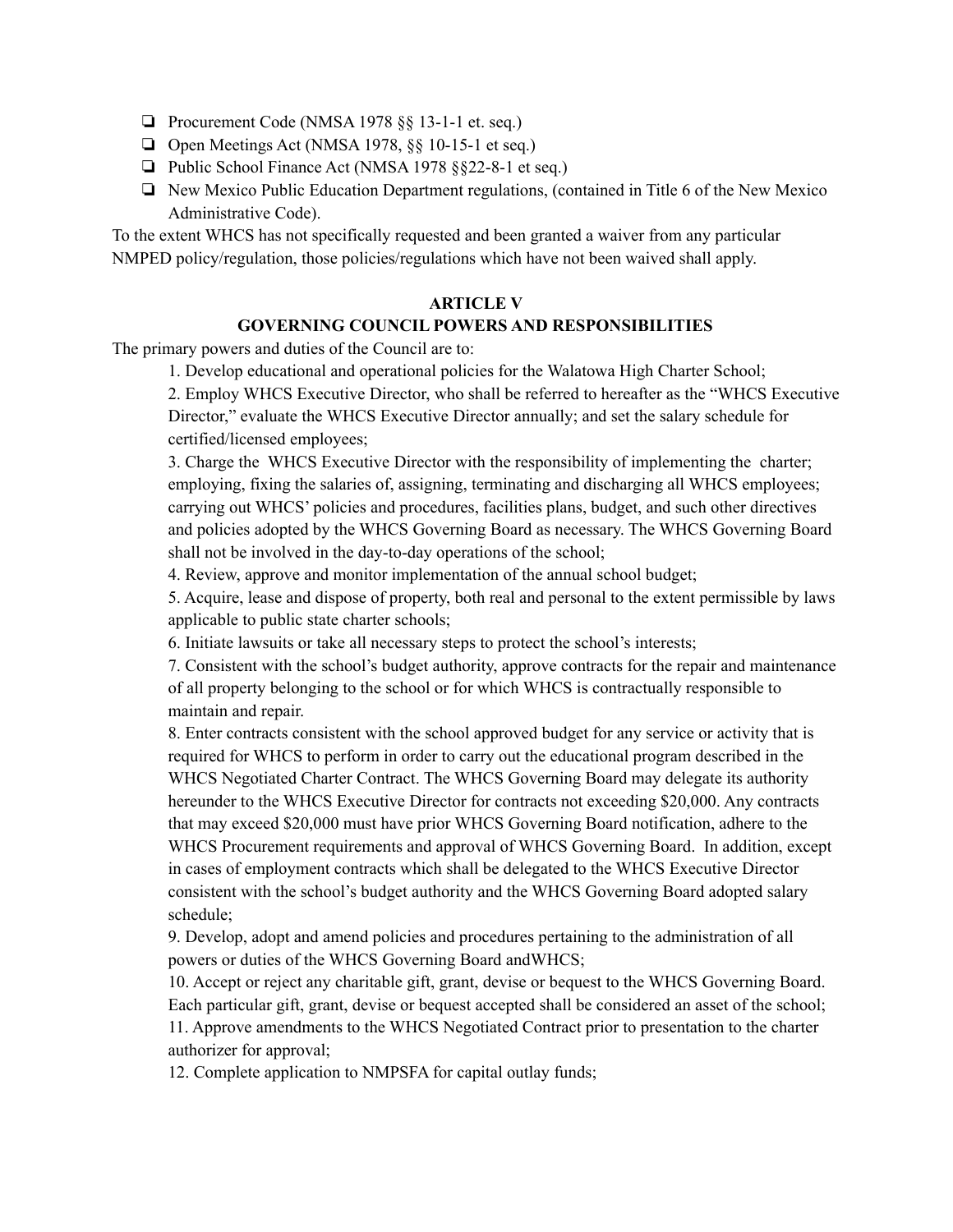13. Open other locations for operation of school as consistent with the WHCS Negotiated Contract Charter;

14. Address problems through the applicable dispute resolution processes according to policies and procedures;

15. Review and consider recommendations submitted by the WHCS Executive Director and other advisors to the WHCS Governing Board

16. Promote a cooperative relationship with its state charter authorizer (NMPEC); to function in accordance with the New Mexico Charter School Act and resolve any dispute, which may arise between WHCS or its WHCS Governing Board and state charter authorizer (NMPEC) officials to the mutual benefit of the operation of the school and its authorizer

17. Such other powers and authorities as provided for by law.

#### **ARTICLE VI**

### **COLLECTIVE AUTHORITY OF WHCS GOVERNING BOARD**

The Governing Council shall work to fulfill the mission and charter of Walatowa High Charter School. The WHCS Governing Board will not be bound by any statement or action by an individual WHCS Governing Board member, unless the WHCS Governing Board , by majority vote in a properly convened meeting, delegates authority to that individual member to speak for or represent the entire WHCS Governing Board. Unless acting pursuant to said express-delegated authority from the WHCS Governing Board, no WHCS Governing Board member shall undertake any individual action to implement any plan or action of the WHCS Governing Board . When a WHCS Governing Board member is assisting the WHS Executive Director with implementing school policies, programs or other directives of the WHCS Executive Director or WHCS Governing Board , in this role the WHCS Governing Board member shall be considered a volunteer and have no special authority beyond that of a volunteer.

# **ARTICLE VII COUNCIL MEMBERSHIP**

1. Positions and Qualifications. The WHCS Governing Board shall have no fewer than three(3), but no more than five(5) voting members. The candidates for positions on the WHCS Governing Board shall be considered based upon their professional skills, demonstrated collaborative and problem-solving skills and attitudes, their ability and willingness to devote substantial time and energy to serving on the WHCS Governing Board (including the requirement that each WHCS Governing Board member shall regularly participate in the activities of at least one WHCS Governing Board committee), and their commitment to acting in the best interests of the school as a whole, rather than for the interests of any particular person or group. The WHCS Governing Board shall determine, prior to February 1 of each school year, whether the make-up of the WHCS Governing Board shall be increased or otherwise changed.

2. Member Terms. Council members terms are for five (5) years. A WHCS Governing Board member who seeks subsequent term(s) may be re-appointed by majority board vote and is not required to follow the vacancy procedure described in section 3 below.

3. Vacancies. A vacancy on the WHCS Governing Board caused by an increase in the number of council member positions, a member's resignation, expiration of a member's term lacking re-appointment, or a member's removal by vote of the WHCS Governing Board, will be filled by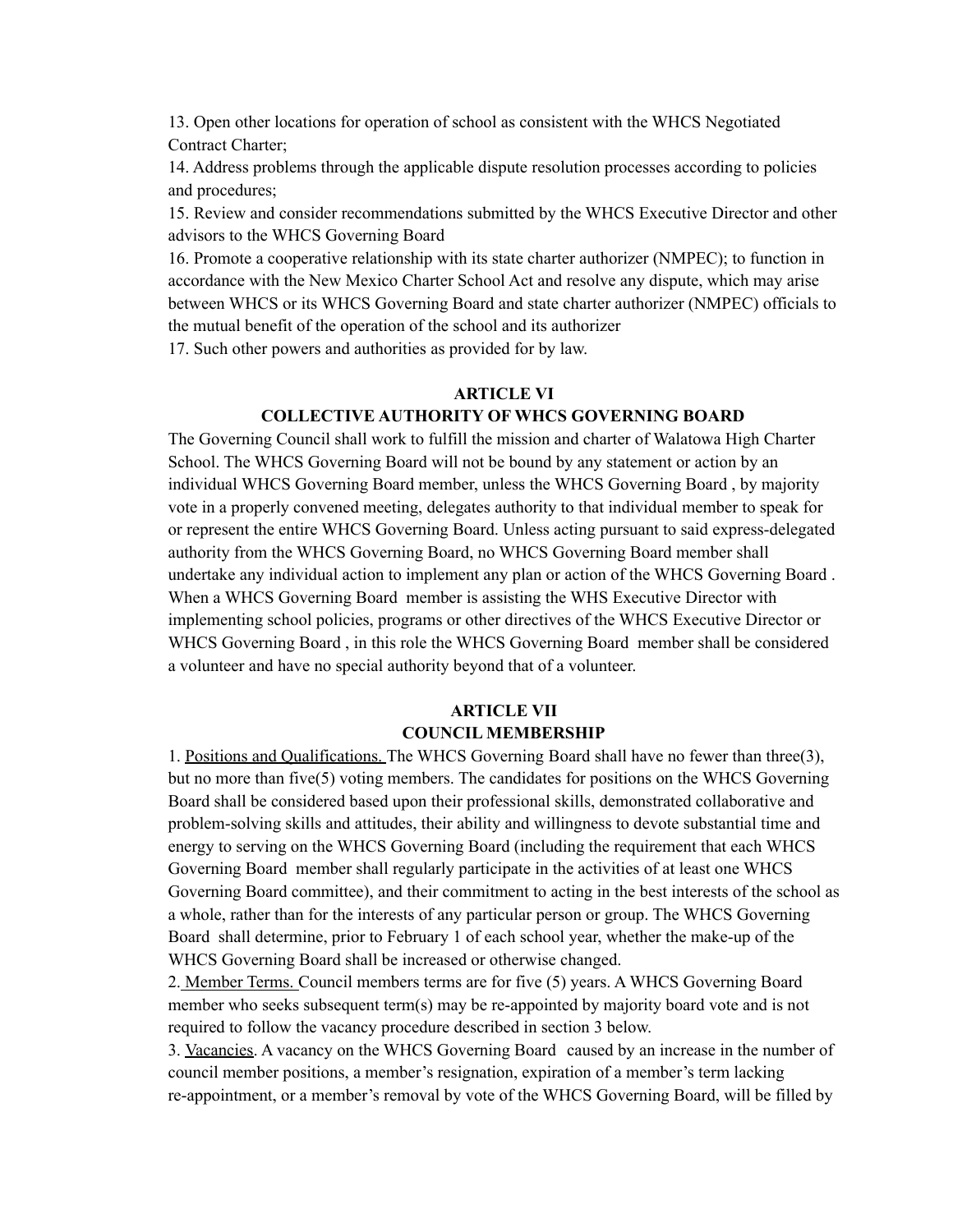majority vote of the remaining WHCS Governing Board members. If WHCS Governing Board membership falls below five (5), the vacancy shall be filled within sixty (60) days from creation of the vacancy. New members may be recruited directly by WHCS Governing Board members in good standing, by past WHCS Governing Board members, by members of the School community, and/or through advertisements on the School website and/or local media. To fill any vacancy, the WHCS Governing Board President will assemble a Nominating Committee to recommend candidates to fill the vacancy. The Nominating Committee shall consist of one WHCS Governing Board member as Chair of the Nominating Committee, a member of the community or a parent, and the WHCS Executive Director or his/her designee, who shall meet and solicit written applications, recruit potential candidates, and screen applicants and recruits for each of the positions on the WHCS Governing Board to be filled. The Nominating Committee shall recommend candidates to the WHCS Governing Board at a public WHCS Governing Board meeting. The WHCS Governing Board shall thereafter select new members by a majority vote. 4. Disqualifications/Nepotism Rule. In no event shall a WHCS Governing Board member be a WHCS employee, spouse or family member of another WHCS Governing Board member, or have a contract for provision of goods, services or property with WHCS. The WHCS Governing Board will not initially employ as WHCS a person who is a WHCS Governing Board member (unless the offer of employment is contingent upon such member's resignation from the WHCS Governing Board ), or the spouse, father, father-in-law, mother, mother in-law, son, son-in-law, daughter, or daughter-in-law, sister, sister-in-law, brother, brother-in-law, or sibling (collectively "family members") of any WHCS Governing Board member. Upon petition by the WHCS Executive Director, the WHCS Governing Board may approve the WHCS Executive Director hiring of the WHCS Executive Directors family member as a School employee by majority vote and resolution at a public WHCS Governing Board meeting. Prior to approving the WHCS Executive Directors request to hire said individual, the WHCS Governing Board shall carefully consider the potential impact on the integrity, efficiency, discipline and public perception of WHCS in the employment of any person who is a family member of the WHCS Executive Director.

5. Attendance. WHCS Governing Board members are expected to regularly attend WHCS Governing Board meetings. If a WHCS Governing Board member anticipates that he or she will not be able to attend a meeting, the WHCS Governing Board member shall notify the WHCS Governing Board President or designee of his or her impending absence in advance of the meeting. If a WHCS Governing Board member, as a result of an emergency or illness, is unable to notify the President or designee of the WHCS Governing Board in advance that he or she will be unable to attend a meeting, the WHCS Governing Board member shall notify the President or designee in a timely manner following the meeting of the reason for his or her absence. 6. Removal from WHCS Governing Board . A WHCS Governing Board member may be removed by a majority vote of the remaining WHCS Governing Board members for the following reasons:

a. If a member misses two consecutive regular meetings or two out of six consecutive regular meetings, except when such absence is due to exigent circumstances; b. If a member violates any policy or procedure adopted by the WHCS Governing Board c. If the WHCS Governing Board determines that a member is not acting in the best interest or is otherwise obstructing the business of the WHCS Governing Board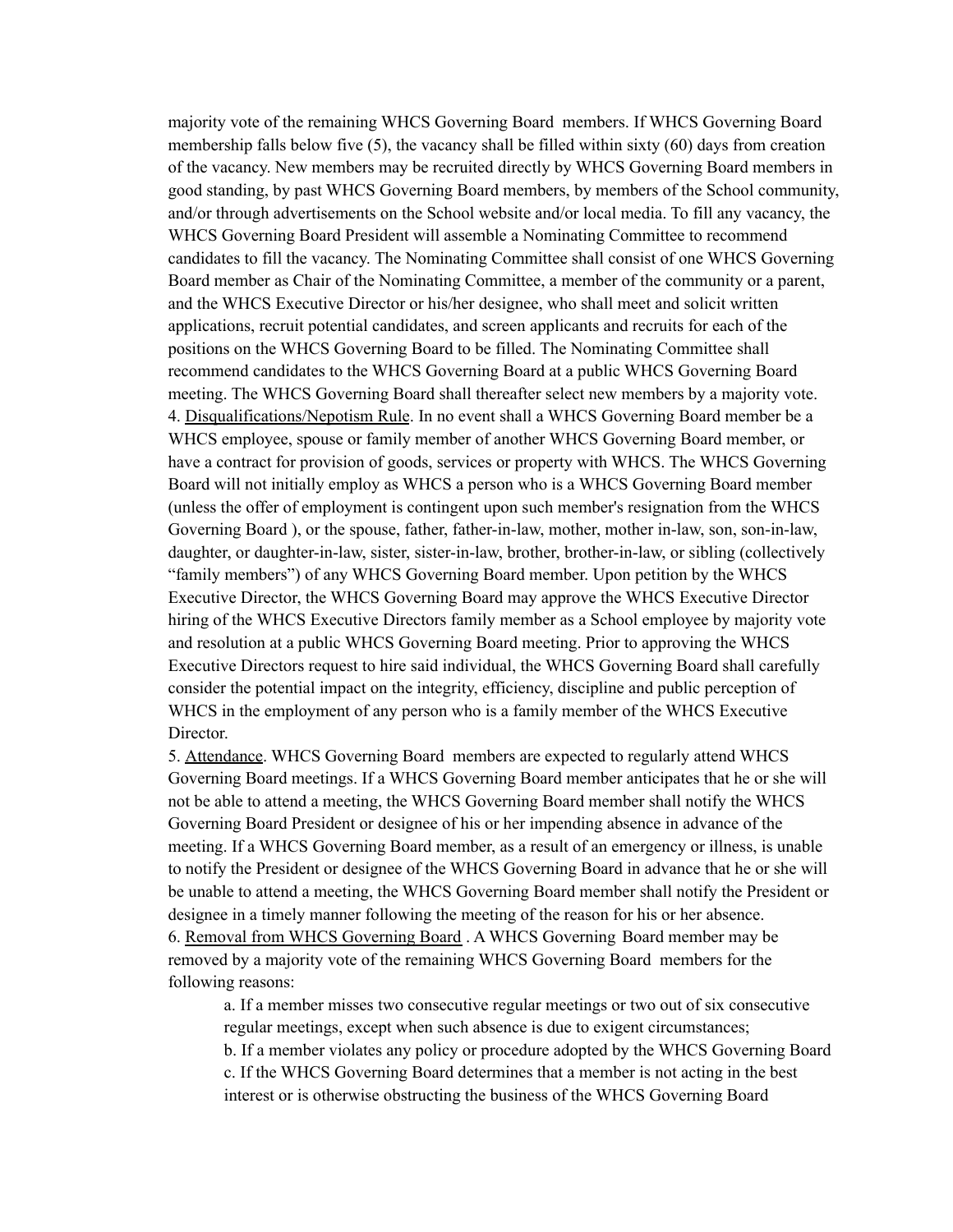- d. Violation of the member's duty of loyalty, care or obedience to the school
- e. Any other ground the WHCS Governing Board deems appropriate.

7. Resignations. A member shall state his/her intent to resign and the effective date of the resignation in writing to the WHCS Governing Board President. A member's resignation shall be effective upon the date stated in the letter of resignation.

#### **ARTICLE VIII**

### **OFFICERS OF THE WHCS GOVERNING BOARD**

1. Officers of WHCS Governing Board . The officers of the WHCS Governing Board shall be a President, a Vice President, a Secretary, and a Treasurer. The WHCS Governing Board may, by a majority vote, create different categories of officers without requiring an amendment to these bylaws. The duties of certain officers are set forth herein. When the incumbent of an office is unable to perform the duties thereof or when there is no incumbent of an office (both such situations referred to hereafter as the "absence" of the officer), the duties of the office shall, unless otherwise provided by the WHCS Governing Board , be performed by the next officer set forth in the following sequence: President, Vice-President, Secretary, Treasurer.

2. Appointment and Tenure. All officers shall be elected by a majority vote of the WHCS Governing Board . Officers shall serve for one (1) year terms. Should an officer be able/willing to serve additional, consecutive terms, the officer may continue to serve pending a majority board vote. Regular appointment of officers shall take place at the first regular meeting of the WHCS Governing Board in August of each school year or until their successors have been duly elected. Officers' terms shall begin at the meeting immediately following the meeting of the WHCS Governing Board at which the officer is elected, shall be in place for one year, or until their death, resignation or removal.

3. Resignations and Removal. An officer may resign at any time by giving written notice to the President or to the Secretary; the acceptance of such resignation shall not be necessary to make it effective. An officer may be removed by the majority vote of the WHCS Governing Board whenever in its judgment the officer fails to perform the duty of his/her office or such other duties as appointed by the WHCS Governing Board, or when the best interests of the School would be served thereby.

4. Vacancies. A vacancy in any office may be filled by a majority vote of the WHCS Governing Board for the unexpired portion of the term of the officer being replaced.

5. President. The President of the WHCS Governing Board shall preside at all meetings. She/he shall have the right, as other members of the WHCS Governing Board , to make or second motions, to discuss questions, and to vote. The WHCS Governing Board may not take any action on behalf of the WHCS Governing Board or WHCS without prior specific authority from a majority of the WHCS Governing Board to do so. All communications addressed to the President shall be considered by him or her for appropriate action, which consideration may include consulting with legal counsel, and consideration by the WHCS Governing Board . The President shall sign legal documents as required by law and perform such other duties as may be prescribed by the WHCS Governing Board. It is the President's responsibility to ensure that WHCS Governing Board members uphold their commitments/responsibilities to the school, and that the WHCS Governing Board policies and procedures are correctly implemented. The President shall be responsible for orienting new WHCS Governing Board members to the roles and responsibilities of WHCS Governing Board members. The President is responsible for compiling the topics for business to be placed on the agenda, at least 72 hours in advance of each WHCS Governing Board meeting.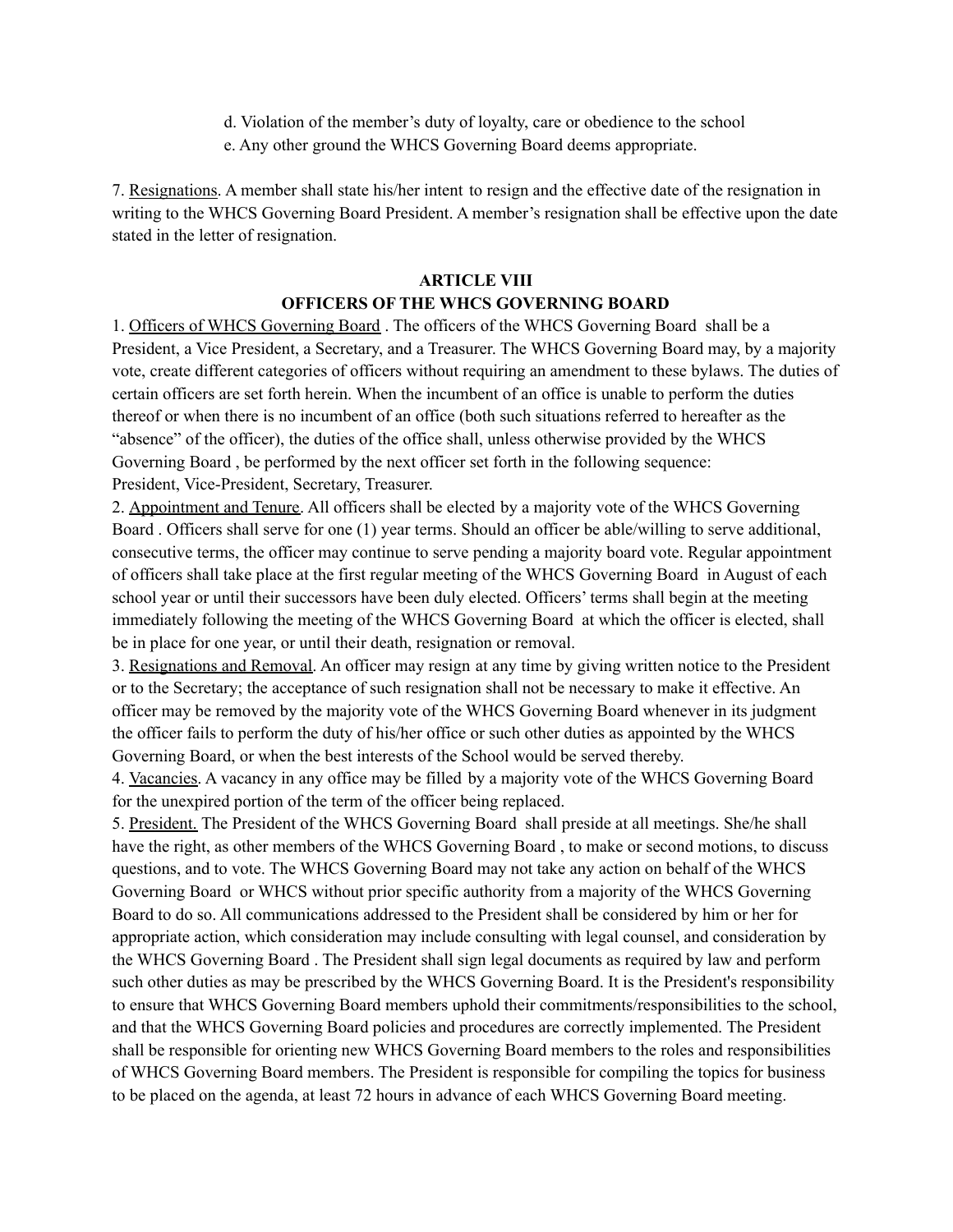6. Vice-President. The officer in this position shall perform the duties of the President in the absence of the President or at the request of the President. In the event a vacancy occurs in the President office, the Vice-President will act in the capacity of the President until the office has been filled by a vote of the WHCS Governing Board membership. The Vice-President shall work with the President each month to develop WHCS Governing Board meeting agendas, and shall sign legal paperwork as delegated by the WHCS Governing Board

7. Secretary. The Secretary shall work with the WHCS Governing Board to ensure accurate minutes are taken at each Council meeting, and shall circulate draft minutes to Council members within 10 days of each Council meeting. Draft minutes are available to all GC members in shared electronic documents. It is the responsibility of the Secretary to keep a record of WHCS Governing Board meetings, minutes, agendas, and WHCS Governing Board meeting notices. This office shall ensure that all notices are given in accordance with the provisions of the charter, WHCS Governing Board policies and as required by law; shall countersign, when required, all authorized contracts, deeds, leases, or other legal instruments; and in general shall perform all duties incident to the office of secretary and such other duties as from time to time may be assigned to the secretary by the WHCS Governing Board . The WHCS Governing Board may appoint a designee to assist with the responsibilities of the Secretary as described herein, including recording and transcribing the minutes of the meetings, posting notices and agendas and preparing packets for the WHCS Governing Board Council's review. The secretary will review the minutes prior to presentation to the WHCS Governing Board for approval. The secretary or the WHCS Governing Board designee shall be responsible for presenting the minutes to the WHCS Governing Board at meetings. 8. Treasurer. The Treasurer shall be familiar with the fiscal affairs of WHCS and keep the WHCS Governing Board informed thereof in the event that the WHCS Business Manager is unable to so act. He/she will have knowledge of public-school finance laws, rules and policies and shall serve as the President of the WHCS Finance Committee and Audit Committee. He/she shall attend the PED Spring Budget Workshop and/or any other financial regulatory training recommended by the WHCS Governing Board, WHCS Executive Director or the WHCS Business Manager.

9. Compensation. The WHCS Governing Board shall not be compensated for their services; however, they may be compensated for reasonable expenses in accordance with the New Mexico Mileage and Per Diem Act.

10. Directors and Officers Insurance. The WHCS Governing Board may secure officers and directors insurance in excess of the coverage provided by the New Mexico Public School Insurance Authority upon appropriate approval of the WHCS Governing Board and if provided for in the school's approved budget.

# **ARTICLE IX WHCS GOVERNING BOARD COMMITTEES**

1. Standing Committees. The WHCS Governing Board may establish standing committees, which may consist of WHCS Governing Board members and non-WHCS Governing Board members. Committee assignments and chairmanships will be determined by action of the entire WHCS Governing Board , provided that at least one WHCS Governing Board member shall serve on each committee. Standing committees of the Council shall include a Finance Committee and Audit Committee as defined by NMSA 1978 §22-8-12.3(2010); and a Nominating Committee, as defined in Article VII, Section 3. The time and place of all committee meetings shall be announced to the WHCS Governing Board . Except for the audit committee, all WHCS Governing Board members may attend any committee meeting, if the meetings are properly noticed pursuant to the Open Meetings Act when a quorum of the Council will be present.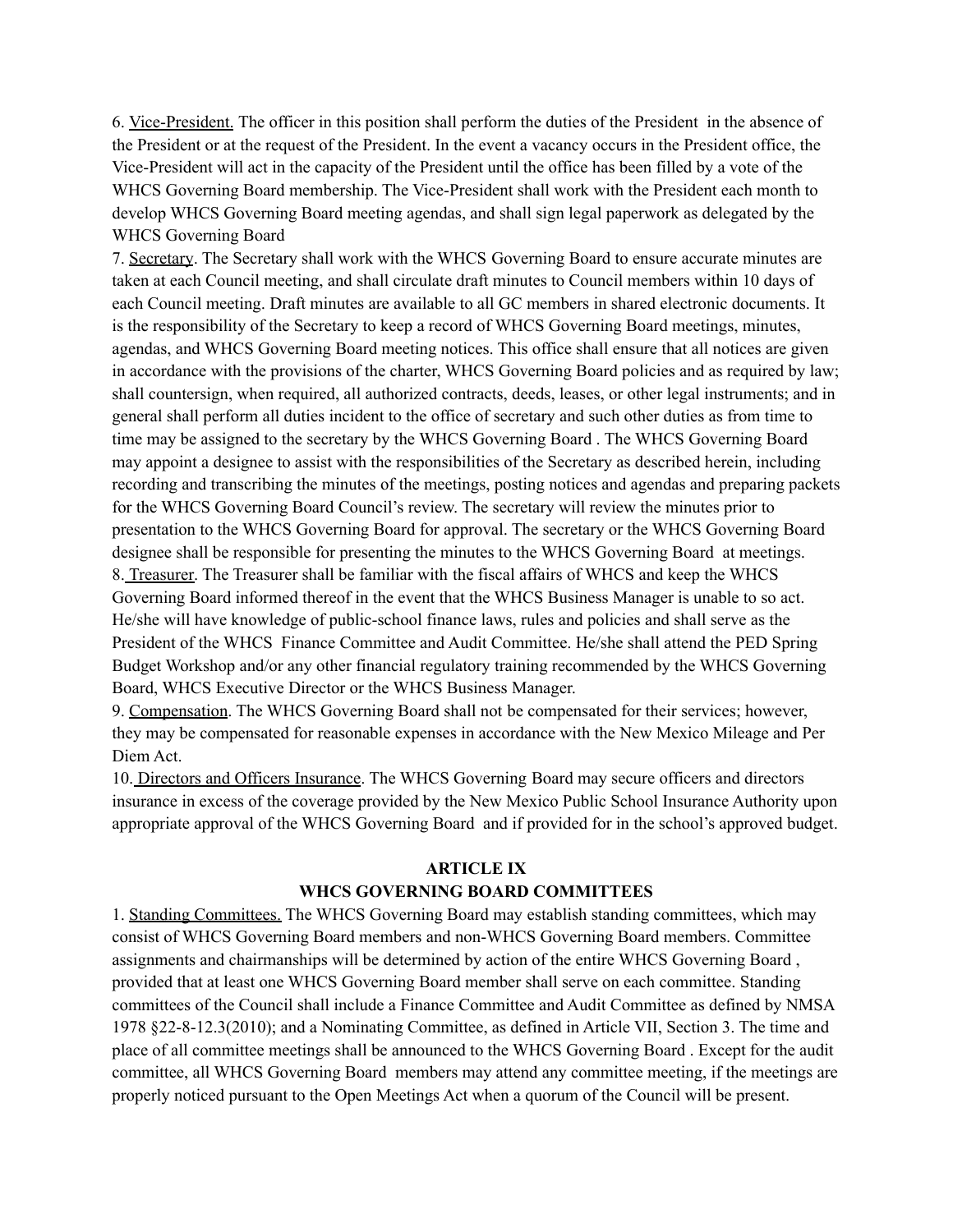2. WHCS Executive Director Committees. The WHCS Executive Director is empowered to establish committees within the school that report to the WHCS Executive Director. The WHCS Executive Director shall advise the WHCS Governing Board about the purpose of the committees and activities affecting the school.

3. Ad Hoc Committees. The WHCS Governing Board may appoint ad hoc advisory committees when and as determined to be necessary or advisable by the WHCS Governing Board . Ultimate authority to make decisions will continue to reside with the WHCS Governing Board.

4. Committee Functions. The function of WHCS Governing Board committees will be fact-finding, deliberative, and advisory, rather than legislative or administrative. Committee recommendations that require school-wide policy changes must be submitted to the WHCS Governing Board . The organization, responsibilities and rules of each committee created by the Council shall be reflected in a resolution approved by the WHCS Governing Board . All committees shall keep written minutes of their meetings, and shall periodically present written reports to the WHCS Governing Board containing committee recommendations. Committees shall comply with the Open Meetings Act, when applicable. Committee Nominations. WHCS Governing Board members shall chair or co-chair each committee other than WHCS Executive Director Committees. Community members shall be nominated to WHCS Governing Board Committees in writing by the committee chair or other members of the WHCS Governing Board. Nominations should state how such a relationship would be advantageous to the nominee and to the committee. Committee nominations shall be approved by majority vote of the WHCS Governing Board . Committee members shall serve for a one-year term, renewable by WHCS Governing Board vote. Ad-hoc committees may be dissolved by the WHCS Governing Board when deemed no longer necessary.WHCS Governing Board members may volunteer to serve on any committee, but may serve on no more than two (2) at one time.

# **ARTICLE X WHCS GOVERNING BOARD MEETINGS**

1.WHCS Governing Board Meetings. The WHCS Governing Board will comply with the New Mexico Open Meetings Act, NMSA 1978 §10-15-1 et seq. Regular meetings of the WHCS Governing Board will be scheduled as determined to be reasonable and necessary for WHCS and shall be set forth in the WHCS Governing Board Open Meetings Act annual resolution. WHCS Governing Board meetings will be held at the School's office location in Jemez Pueblo, New Mexico, or such other location or via on-line as may be determined by the WHCS Governing Board. Special or emergency meetings of the governing body may be called by the WHCS Governing Board President or at the request of a WHCS Governing Board member, in accordance with the Open Meetings Act. Governing Board meetings may be rescheduled at any time based on Tribal Traditional/Religious activities and obligations within the community. The WHCS Governing Board shall consider at least once annually what constitutes reasonable notice for all regular, special and emergency meetings as contemplated by the New Mexico Open Meetings Act and, thereafter, pass an appropriate resolution adopting policies and procedures for complying with the Act. The Resolution shall be posted for public information on the School's website.

2. WHCS Governing Board Agenda. The President of the WHCS Governing Board shall set the WHCS Governing Board meeting agendas. A request to have an item placed on the agenda must be submitted in writing to the President within a reasonable time period (preferably 5 days) prior to the required time the agenda must be posted. The President or designee shall provide a copy of the agenda and strive to provide all documentation to be considered by the WHCS Governing Board at the meeting to each WHCS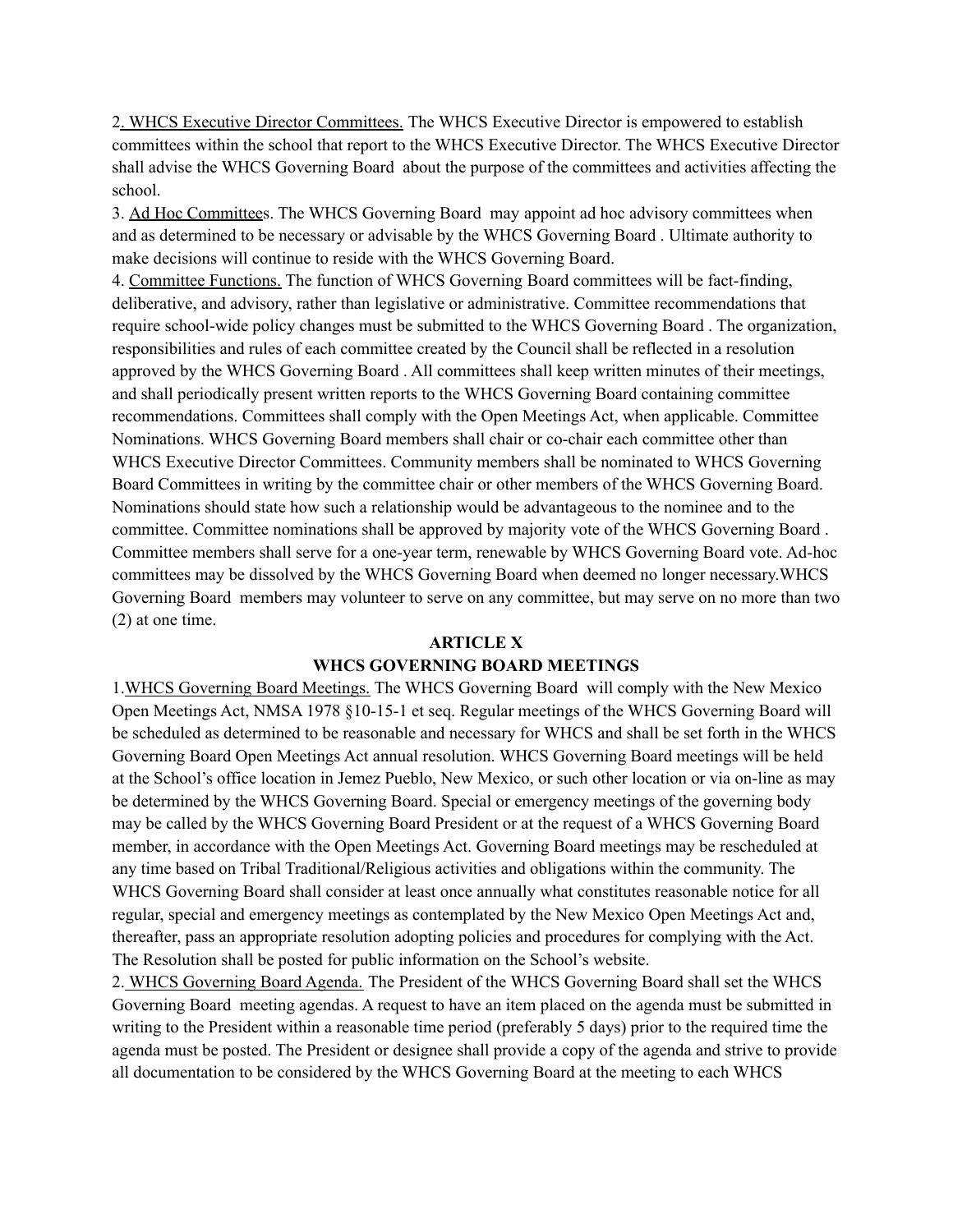Governing Board member at least 72 hours prior to the meeting. The agenda shall be posted for the public in accordance with the Open Meetings Act.

3. WHCS Governing Board Record. A record of all actions of the WHCS Governing Board will be set forth in the official minutes of the WHCS Governing Board. The minutes and recordings will be kept on file and available for inspection pursuant to New Mexico record retention requirements. The WHCS Governing Board will ensure all GB minutes and resolutions passed by the WHCS Governing Board will be available for public inspection on the WHCS website.

4. WHCS Governing Board Minute and Records. The WHCS Governing Board shall delegate responsibility for taking minutes of all WHCS Governing Board meetings to a member of the WHCS Governing Board or designee who shall provide thereof draft copy of the minutes to the WHCS Governing Board Secretary prior to the next regular meeting of the WHCS Governing Board . The Secretary shall present the draft minutes for approval at the next regular WHCS Governing Board meeting. All resolutions and actions are included in the minutes. A draft copy of the minutes shall be made available for public review by no later than 10 days after each meeting of the WHCS Governing Board.

5. Quorum. A quorum shall consist of a simple majority of Council members in office. When a quorum is present any action may be taken by a majority vote of those members present. Procedure. Robert's Rules of Order, newly revised, will govern the WHCS Governing Board , except when in conflict with applicable laws or regulations, which then prevail. Most action items are handled by appropriate motion procedures.

7. Attendance via Telephone Conference Call or virtual. Except to the extent otherwise provided by law, any meeting of the WHCS Governing Board may be attended by any of the WHCS Governing Board members by means of a conference telephone or virtually (or similar communications equipment) when it is otherwise difficult or impossible for the member to attend the meeting in person, provided that each member participating by conference telephone or virtual can be identified when speaking, all participants are able to hear each other at the same time and members of the public attending the meeting are able to hear any other member of the WHCS Governing Board who speaks during the meeting. Such attendance shall constitute presence by the WHCS Governing Board member as if in person at such a meeting and for purposes of determining a quorum. Any action taken by the WHCS Governing Board at such a meeting shall constitute a valid action of the WHCS Governing Board. WHCS Governing Board members appearing by telephone or virtual shall make advance arrangements with the WHCS Governing Board President within a reasonable time period prior to the meeting.

8. Voting. Each WHCS Governing Board member shall have one vote. A majority vote of a quorum of the Governing Council carries any issue. Proxy voting is not allowed.

### **ARTICLE XI CONFLICT OF INTEREST**

WHCS Governing Board members shall comply with the Conflict of Interest Policy passed by the WHCS Governing Board. As required, each WHCS Governing Board member shall complete an "Annual Disclosure Statement," in which he/she is responsible for disclosing to the Council the existence of any direct or indirect interest in a School transaction. Failure to make such disclosure shall be grounds for voiding the transaction, at the discretion of the WHCS Governing Board.

# **ARTICLE XII**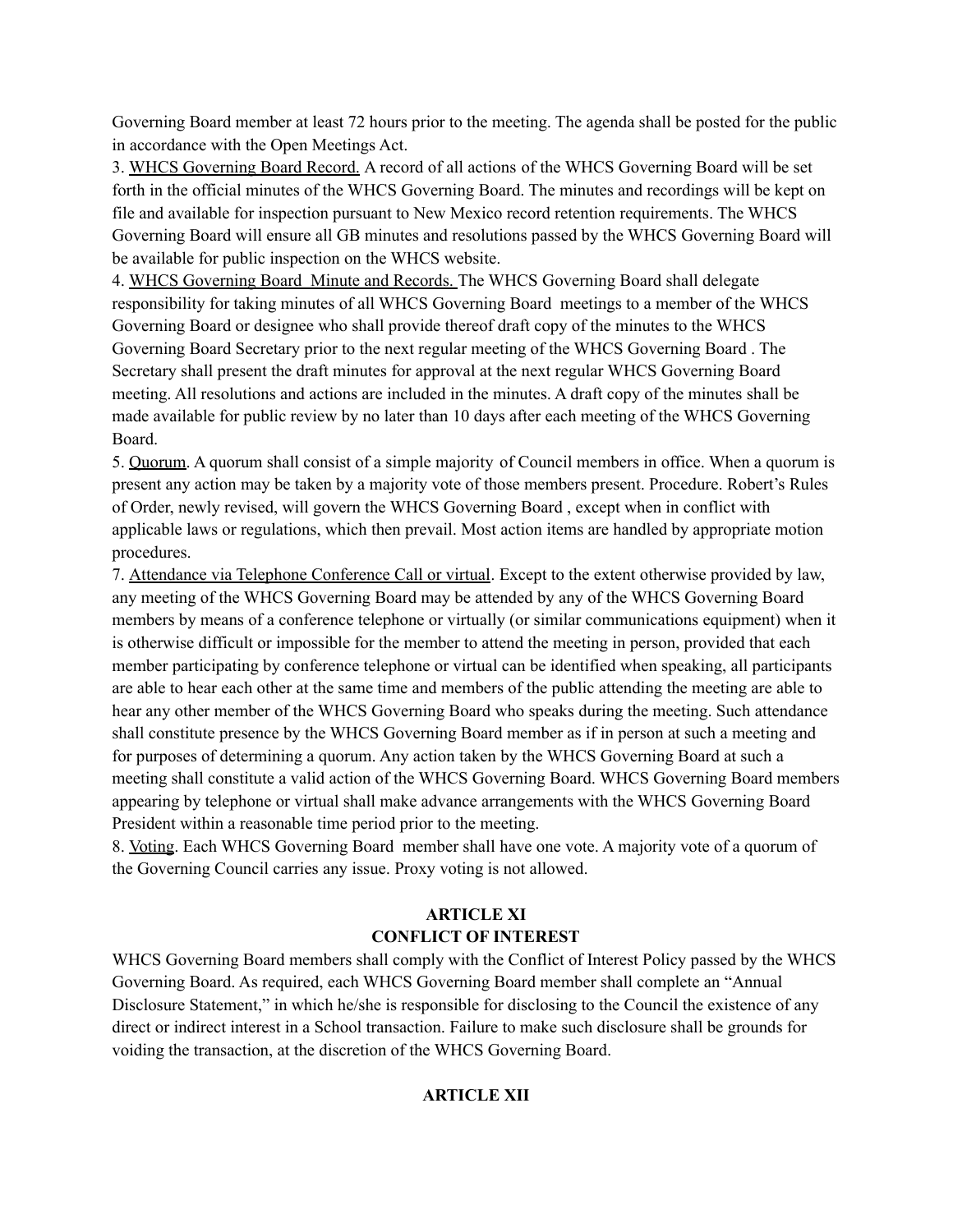### **COUNCIL MEMBERS' ETHICAL OBLIGATIONS AND DUTIES**

1. Misuse of Position. A WHCS Governing Board member shall not use his or her position at WHCS to attempt to influence the decision of any WHCS employee to grant special treatment to (a) the child or ward of the member, (b) any relative of the member, or (c) any "Related Party" as defined in the WHCS Governing Board Council's Conflict of Interest Policy. Every WHCS Governing Board member and every WHCS employee who is a parent or guardian of a WCHS student shall inform his or her child that he or she is required to follow all rules, policies and procedures applicable to WHCS students, that he or she is not entitled to special treatment by virtue of the relationship with a WHCS Governing Board member or employee, and that any attempt to seek such special treatment may result in disciplinary action.

2. Commitment to Collaboration. All WHCS Governing Board members shall work collaboratively with each other, with the sole goal of achieving the WHCS educational mission. Insofar as practicable, the WHCS Governing Board shall be constituted so as to include a broad spectrum of experience and perspectives, and every WHCS Governing Board member shall be afforded the opportunity to express his or her opinion, in a professional manner, about matters before the WHCS Governing Board. WHCS Governing Board members shall refrain from non-constructive or personality-based comments that do not advance the school's mission. Because the WHCS Governing Board makes decisions as a deliberative body, it is expected that, except in extraordinary circumstances, WHCS Governing Board members will voice their opinions to other WHCS Governing Board members about WHCS Governing Board matters in the context of WHCS Governing Board and/or committee meetings, rather than in private communications among Council members.

3. Confidentiality. WHCS Governing Board members shall be expected to keep confidential any deliberations or discussions that take place in closed session meetings. It is expected that WHCS Governing Board members will raise concerns or share information about closed session meetings within the context of WHCS Governing Board and/or other committee meetings with other members of the WHCS Governing Board and appropriate staff members only. A member's obligation to maintain confidentiality shall survive the WHCS Governing Board member's tenure on the WHCS Governing Board.

# **ARTICLE XIII MISCELLANEOUS**

1. Policy Adoption. Adoption of new school policies or the revision or repeal of existing policies is solely the responsibility of the WHCS Governing Board . Proposals regarding policies may originate from Executive Director, a WHCS Governing Board member, WHCS Governing Board advisors, or committees formed by the WHCS Governing Board for the purpose of investigating and developing policy. Staff members, students, civic groups, parents/guardians or other interested citizens may request that a Council member or the Principal sponsor a proposed policy.

2. Amending WHCS Governing Board Bylaws. Any section or subsection of the WHCS Governing Board Bylaws may be altered, suspended or revoked only by 2/3 two thirds of a quorum vote of the WHCS Governing Board.

3. Signatory Authority. The WHCS Governing Board Council may authorize any officer or officers, agent or agents, to enter into any contract or execute and deliver any instrument in the name of and on behalf of the school. The WHCS Governing Board may by a majority vote, delegate authority to sign contracts as described by resolution, to the WHCS Executive Director consistent with Article V, paragraph 7 and 8.